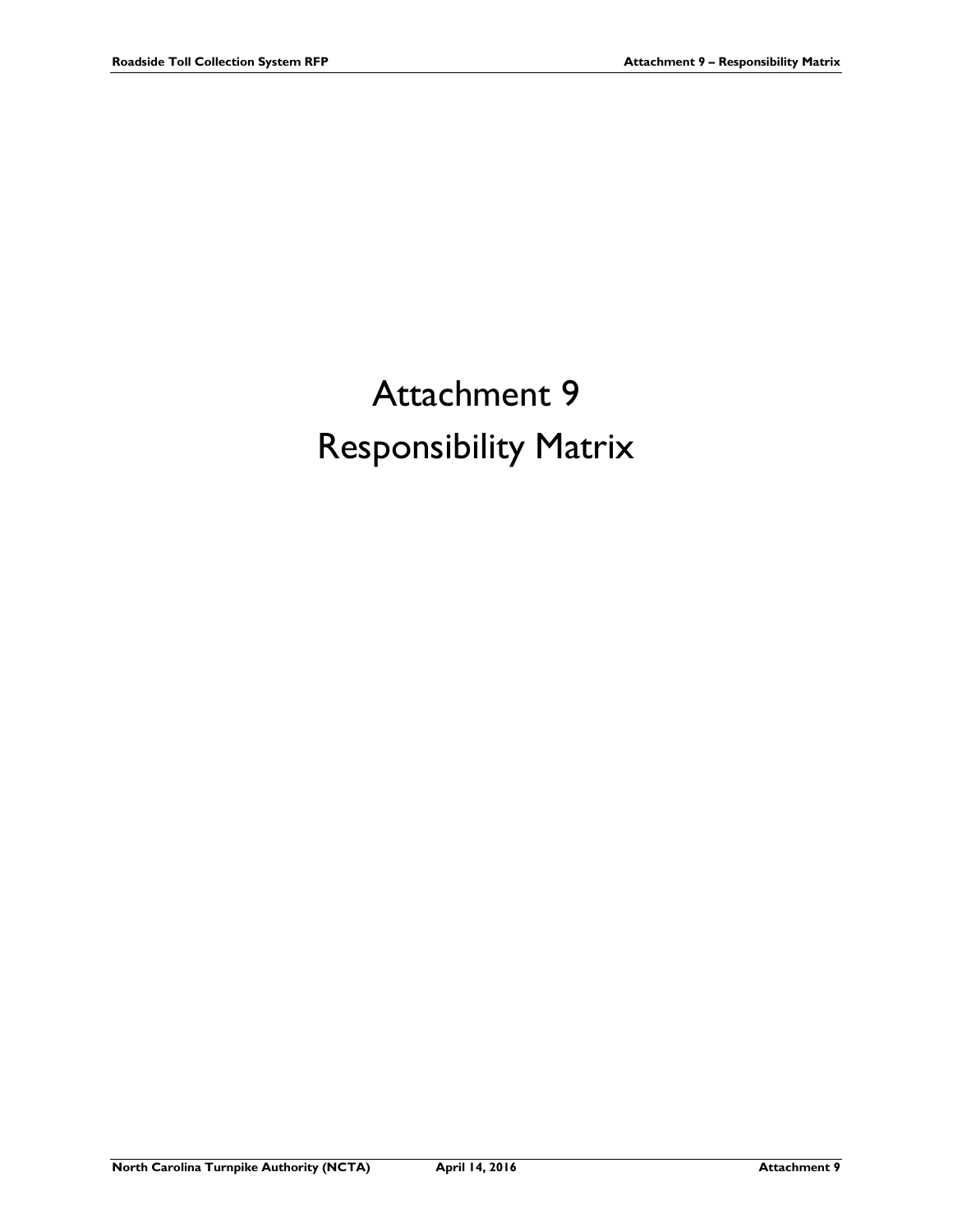| Work Item:                                                                                                                                                     |
|----------------------------------------------------------------------------------------------------------------------------------------------------------------|
| $1 = Design$                                                                                                                                                   |
| $2 =$ Furnish and Install                                                                                                                                      |
| 3 = Operations & Maintenance                                                                                                                                   |
| <b>Responsibility:</b>                                                                                                                                         |
| A = Primary Responsibility - The party has the primary responsibility for completion of the item.                                                              |
| B = Support / Coordination – The party provides either support or coordination to assist the primary responsible party with successful completion of the item. |
| $C = No$ Responsibility – The party has no action for the item.                                                                                                |

| <b>Item</b>    | Element / Task / Component / Sub-system Description                                                                                                                      |              | <b>Constructor</b>      |                |              | <b>Contractor</b> |                |   | <b>NCTA Program</b><br><b>Management</b> |                |                | <b>NCTA MRTMC &amp;</b><br><b>STOC</b> |                |              | <b>NCTA</b><br><b>Back Office</b> |              | <b>Primary Law</b><br><b>Enforcement Agency</b><br>(NCSHP or CMPD) |                |               |  |
|----------------|--------------------------------------------------------------------------------------------------------------------------------------------------------------------------|--------------|-------------------------|----------------|--------------|-------------------|----------------|---|------------------------------------------|----------------|----------------|----------------------------------------|----------------|--------------|-----------------------------------|--------------|--------------------------------------------------------------------|----------------|---------------|--|
|                |                                                                                                                                                                          | -1           | $\overline{\mathbf{z}}$ | 3 <sup>5</sup> |              | $\overline{2}$    | $\mathbf{3}$   |   | $\overline{2}$                           | 3 <sup>1</sup> |                | $\overline{2}$                         | 3 <sup>5</sup> |              | $\overline{2}$                    | $\mathbf{3}$ |                                                                    | $\overline{2}$ | $\mathbf{3}$  |  |
| $\mathbf{1}$ . | Provide oversight of all aspects of operations to ensure all parties are coordinated<br>and performing to expectations.                                                  | $\mathsf{C}$ | C                       | $\mathsf{C}$   | $\mathsf{C}$ | $\mathsf{C}$      | $\mathsf{C}$   | A | $\mathsf{A}$                             | $\mathsf{A}$   | $\mathsf{C}$   | $\mathsf{C}$                           | $\mathsf{C}$   | $\mathsf{C}$ | $\mathsf{C}$                      | C            | $\mathsf{C}$                                                       | C              | $\mathsf{C}$  |  |
| 2.             | Define the tolling business rules and tolling policies for the NCTA Roadways.                                                                                            | $\mathsf{C}$ | C                       | $\mathsf{C}$   | B            | B                 | B              | A | $\overline{A}$                           | A              | B              | B                                      | B              | B            | B                                 | B            | B                                                                  | B              | B             |  |
| 3.             | Toll gantries and foundations                                                                                                                                            | A/B          |                         | B              | B            | B                 | B              |   | B                                        |                | $\mathsf{C}$   | B                                      | B              | $\mathsf{C}$ | C                                 | C            | $\mathsf{C}$                                                       | C              | $\mathsf{C}$  |  |
| 4.             | Provide poles, and overhead and side-mount structures for supporting static signs<br>and variable message signs.                                                         | A/B          | A                       | B              | C            | $\mathsf{C}$      | $\mathsf{C}$   | B | B                                        |                | B              | B                                      | B              | $\mathsf{C}$ | $\mathsf{C}$                      | C            | $\mathsf{C}$                                                       | $\mathcal{C}$  | $\mathsf{C}$  |  |
| 5.             | Signage, signing ancillary equipment, cabinets, signing power, UPS and network<br>communications to the designated demarcation points.                                   | $\sf B$      |                         | B              | $\mathsf{C}$ | $\mathsf{C}$      | A              | A | B                                        | B              | B              | B                                      | B              | $\mathsf{C}$ | $\mathsf{C}$                      | C            | $\mathsf{C}$                                                       | C              | C             |  |
| 6.             | Digital Video Audit Subsystem                                                                                                                                            | $\mathsf{C}$ | C                       | $\mathsf{C}$   | A            | A                 | A              |   | B                                        |                | C              | B                                      | B              | $\mathsf{C}$ | $\mathsf{C}$                      | C            | $\mathsf{C}$                                                       | C              | $\mathsf{C}$  |  |
| 7.             | Provide power distribution services and power assets to all locations including, but<br>not limited to signing locations, vehicle measurement sites, and RTCS locations. | A/B          |                         | B              | $\mathsf{C}$ | B                 | A              |   | B                                        | B              | B              | B                                      | B              | $\mathsf{C}$ | $\mathsf{C}$                      | $\mathsf{C}$ | $\mathsf{C}$                                                       | C              | C             |  |
| 8.             | Provide all WAN/LAN/MAN network communications equipment and wiring for the<br>RTCS as shown in Attachment 11: US-74 and Monroe Communications Schematic.                | B            | B                       | B              | А            | A                 | A              | B | B                                        | B              | $\mathsf{C}$   | B                                      | B              | B            | B                                 | B            | $\mathsf{C}$                                                       | $\mathcal{C}$  | $\mathsf{C}$  |  |
| 9.             | Provide Incident Management services for the NCTA Roadway.                                                                                                               | $\mathsf{C}$ | B                       | $\mathsf{C}$   | B            | B                 | B              | B | B                                        | B              | A              |                                        | A              | $\mathsf{C}$ | $\mathsf{C}$                      | C            | B                                                                  | В              | B             |  |
| 10.            | Provide the traffic management software used in the TOC.                                                                                                                 | $\mathsf{C}$ | C                       | $\mathsf{C}$   | $\mathsf{C}$ | $\mathsf{C}$      | B              | B | $\mathsf{B}$                             | B              | A              | A                                      | A              | $\mathsf{C}$ | $\mathsf{C}$                      | C.           | B                                                                  | B.             | B             |  |
| 11.            | Provide and manage traffic alert messages on the DMS, 511 North Carolina and<br>project web site.                                                                        | $\mathsf{C}$ | B                       | $\mathsf{C}$   | $\mathsf{C}$ | В                 | B              | B | B                                        | B              | $\overline{A}$ |                                        | A              | $\mathsf{C}$ | $\mathsf{C}$                      | C            | B                                                                  | B              | B             |  |
| 12.            | Maintain the interface between the MRTMC and the VTMS pricing signs.                                                                                                     | B            | B                       | $\mathsf{C}$   | B            | A                 | $\overline{A}$ | B | B                                        | B              | A              | B                                      | B              | $\mathsf{C}$ | $\mathsf{C}$                      | C            | $\mathsf{C}$                                                       | $\mathcal{C}$  | $\mathcal{C}$ |  |
| 13.            | Provide/Retrieve traffic flow information from traffic detectors.                                                                                                        | C            | C                       | C              |              |                   |                | B | B                                        |                |                |                                        | A              | C            | C                                 |              | C                                                                  |                |               |  |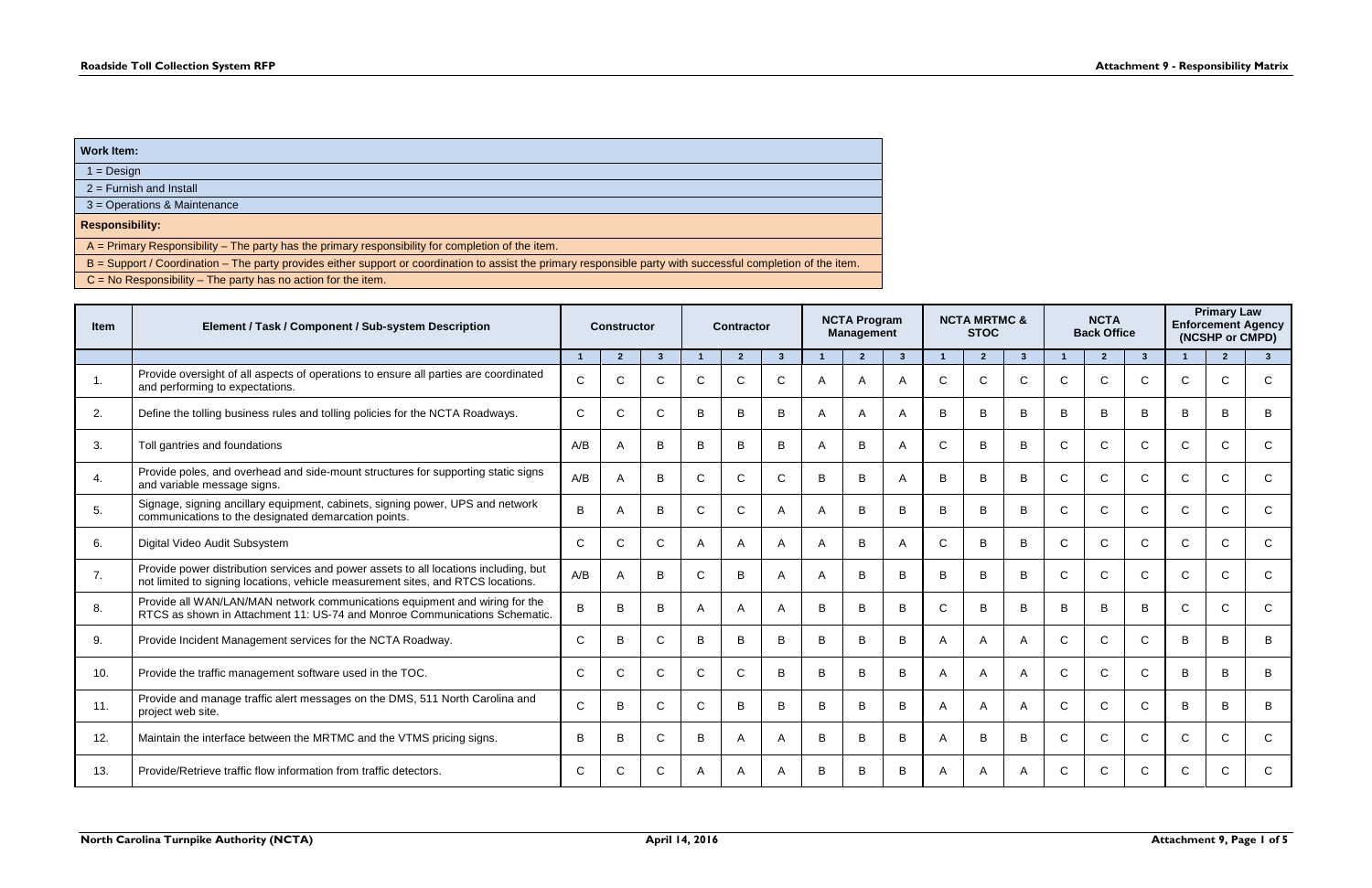| <b>Item</b> | Element / Task / Component / Sub-system Description                                                                                                                                                                                         | <b>Constructor</b> |                |              | <b>Contractor</b> |                |                |   | <b>NCTA Program</b><br><b>Management</b> |              |              | <b>NCTA MRTMC &amp;</b><br><b>STOC</b> |              |              | <b>NCTA</b><br><b>Back Office</b> |              | <b>Primary Law</b><br><b>Enforcement Agency</b><br>(NCSHP or CMPD) |                |              |  |  |
|-------------|---------------------------------------------------------------------------------------------------------------------------------------------------------------------------------------------------------------------------------------------|--------------------|----------------|--------------|-------------------|----------------|----------------|---|------------------------------------------|--------------|--------------|----------------------------------------|--------------|--------------|-----------------------------------|--------------|--------------------------------------------------------------------|----------------|--------------|--|--|
|             |                                                                                                                                                                                                                                             | $\overline{1}$     | $\overline{2}$ | $3^{\circ}$  |                   | $\overline{2}$ | $\mathbf{3}$   |   | $\overline{2}$                           | $\mathbf{3}$ |              | $\overline{2}$                         | $\mathbf{3}$ |              | $\mathbf{2}$                      | $3^{\circ}$  |                                                                    | $\overline{2}$ | $\mathbf{3}$ |  |  |
| 14.         | Provide the pricing updates, including publishing information (location, toll rate,<br>transmit and publish date & time) to the NCTA CSC and MRTMC for distribution.                                                                        | $\mathsf{C}$       | C              | $\mathsf{C}$ | A                 | $\overline{A}$ | $\overline{A}$ | B | B                                        | B            | B            | B                                      | B            | B            | B                                 | B            | $\mathsf{C}$                                                       | C              | C            |  |  |
| 15.         | Create and maintain the NCTA website with current traffic conditions, advisory sign<br>messages, current toll rates on all DMS, and camera feeds. The website will also<br>provide information on how to sign up for NC QuickPass accounts. | $\mathsf{C}$       | C              | $\mathsf{C}$ | B                 | B              | B              | A | $\overline{A}$                           |              | B            | в                                      | B            | B            | B                                 | B            | C                                                                  | C              | C.           |  |  |
| 16.         | Monitor the published toll rates during peak traffic hours and manually adjust toll<br>rates if necessary.                                                                                                                                  | $\mathsf{C}$       | C              | $\mathsf{C}$ | B                 | B              | B              | B | B                                        | B            | A            | A                                      | A            | B            | B                                 | B            | $\mathsf{C}$                                                       | C              | C            |  |  |
| 17.         | Maintain the roadside traffic management equipment, including DMS signs, ICS<br>and network communications.                                                                                                                                 | $\mathsf{C}$       | C              | C.           | $\mathsf{C}$      | $\mathsf{C}$   | $\overline{A}$ | B | B                                        | B            | A            |                                        | B            | $\mathsf{C}$ | $\mathsf{C}$                      | C.           | B                                                                  | в              | B            |  |  |
| 18.         | Operate the Safety Service Patrol.                                                                                                                                                                                                          | $\mathsf{C}$       | C              | $\mathsf{C}$ | $\mathsf{C}$      | $\mathsf{C}$   | C              | B | B                                        | B            | A            | A                                      | A            | $\mathsf{C}$ | $\mathsf{C}$                      | C.           | B                                                                  | B              | B            |  |  |
| 19.         | Maintain the roadway and roadside structures.                                                                                                                                                                                               | $\mathsf{C}$       | B              | $\mathsf{C}$ | $\mathsf{C}$      | $\mathsf{C}$   | $\mathsf{C}$   | A | $\mathsf{A}$                             |              | B            | В                                      | B            | $\mathsf{C}$ | $\mathsf{C}$                      | C.           | $\mathsf{C}$                                                       | $\mathsf{C}$   | $\mathsf{C}$ |  |  |
| 20.         | Maintain the Roadway Toll Collection System.                                                                                                                                                                                                | $\mathsf{C}$       | C              | $\mathsf{C}$ | A                 | $\mathsf{A}$   | $\overline{A}$ | B | B                                        | B            | $\mathsf{C}$ | $\mathsf{C}$                           | $\mathsf{C}$ | $\mathsf{C}$ | $\mathsf{C}$                      | $\mathsf{C}$ | $\mathsf{C}$                                                       | C              | $\mathsf{C}$ |  |  |
| 21.         | Provide system reports for performance including traffic flow, Express Lane toll rate<br>history, incidents history, traffic & revenue, AVI penetration rates, image processing<br>quality, and equipment and maintenance performance.      | $\mathsf{C}$       | C              | $\mathsf{C}$ | A                 | A              | $\overline{A}$ | B | B                                        | B            | B            |                                        | B            | C            | C                                 | C            | C                                                                  | C              | C.           |  |  |
| 22.         | Provide law enforcement and assistance to motorists in distress.                                                                                                                                                                            | $\mathsf{C}$       | B              | $\mathsf{C}$ | $\mathsf{C}$      | $\mathsf{C}$   | $\mathsf{C}$   | B | B                                        | B            | B            | B                                      | B            | $\mathsf{C}$ | $\mathsf{C}$                      | C            | A                                                                  | A              | A            |  |  |
| 23.         | Provide enforcement through the use of roadside observations using dedicated<br>enforcement areas during peak travel hours, including the use of mobile<br>transponder readers.                                                             | $\mathsf C$        | $\mathsf{C}$   | $\mathsf C$  | B                 | B              | B              | B | $\mathsf B$                              | B            | $\mathsf{C}$ | $\mathsf{C}$                           | $\mathsf C$  | B            | B                                 | B            | A                                                                  | A              | A            |  |  |
| 24.         | Provide RTCS System Design, Installation Drawings, and System Documentation<br>for Roadside and Roadway Support Systems.                                                                                                                    | $\mathsf{C}$       | B              | $\mathsf{C}$ | A                 | A              | $\overline{A}$ | B | B                                        | B            | $\mathsf{C}$ | $\mathsf{C}$                           | $\mathsf{C}$ | $\mathsf{C}$ | $\mathsf{C}$                      | $\mathsf{C}$ | $\mathsf{C}$                                                       | $\mathsf{C}$   | C.           |  |  |
| 25.         | Provide RTCS System toll equipment buildings/vaults.                                                                                                                                                                                        | B                  | A              | C            | B                 | B              | A              | A | B                                        | B            | C            | В                                      | B            | $\mathsf{C}$ | $\mathsf{C}$                      | C            | $\mathsf{C}$                                                       | C              | $\mathsf{C}$ |  |  |
| 26.         | Provide RTCS System equipment cabinets on the roadway and gantries as needed.                                                                                                                                                               | B                  | C              | C.           |                   |                |                | B | B                                        |              |              |                                        | C            |              | C                                 |              |                                                                    |                |              |  |  |
| 27.         | Conduit, junction boxes, pull boxes, etc. from toll equipment buildings/vaults and<br>cabinets to toll gantries.                                                                                                                            | $\sf B$            | A              | B            | B                 | B              | A              | A | B                                        | B            | $\mathsf{C}$ | B                                      | B            | $\mathsf{C}$ | $\mathsf{C}$                      | $\mathsf C$  | $\mathsf C$                                                        | $\mathsf{C}$   | $\mathsf{C}$ |  |  |
| 28.         | Provide all RTCS System equipment and mounting hardware, excluding the AVI<br>readers/antennas.                                                                                                                                             | $\mathsf{C}$       | C              | C            | A                 | A              | A              | B | B                                        | B            | $\mathsf{C}$ | C                                      | $\mathsf{C}$ | $\mathsf{C}$ | $\mathsf{C}$                      | C            | $\mathsf{C}$                                                       | C              | $\mathsf{C}$ |  |  |
| 29.         | Equipment brackets and mounting hardware for overhead toll equipment on toll<br>gantries.                                                                                                                                                   | $\mathbf C$        | B              | $\mathsf{C}$ | A                 | A              | A              | B | B                                        | B            | $\mathsf{C}$ | C                                      | $\mathsf{C}$ | $\mathsf{C}$ | $\mathsf{C}$                      | $\mathsf{C}$ | $\mathsf{C}$                                                       | $\mathsf{C}$   | $\mathsf{C}$ |  |  |
| 30.         | Provide all RTCS System equipment installations, terminations, and connections,<br>including DVAS                                                                                                                                           | $\mathbf C$        | $\mathsf{C}$   | $\mathsf C$  | A                 | A              | $\mathsf{A}$   | B | B                                        | B            | $\mathsf{C}$ | B                                      | B            | $\mathsf{C}$ | $\mathsf{C}$                      | C.           | $\mathsf{C}$                                                       | $\mathsf{C}$   | $\mathsf{C}$ |  |  |
| 31.         | Provide and install any required in-pavement toll equipment.                                                                                                                                                                                | B                  | B              | C            | A                 | A              | $\mathsf{A}$   | B | B                                        | B            | $\mathsf{C}$ | B                                      | B            | $\mathsf{C}$ | $\mathsf{C}$                      | $\mathsf{C}$ | $\mathsf{C}$                                                       | C              | $\mathsf{C}$ |  |  |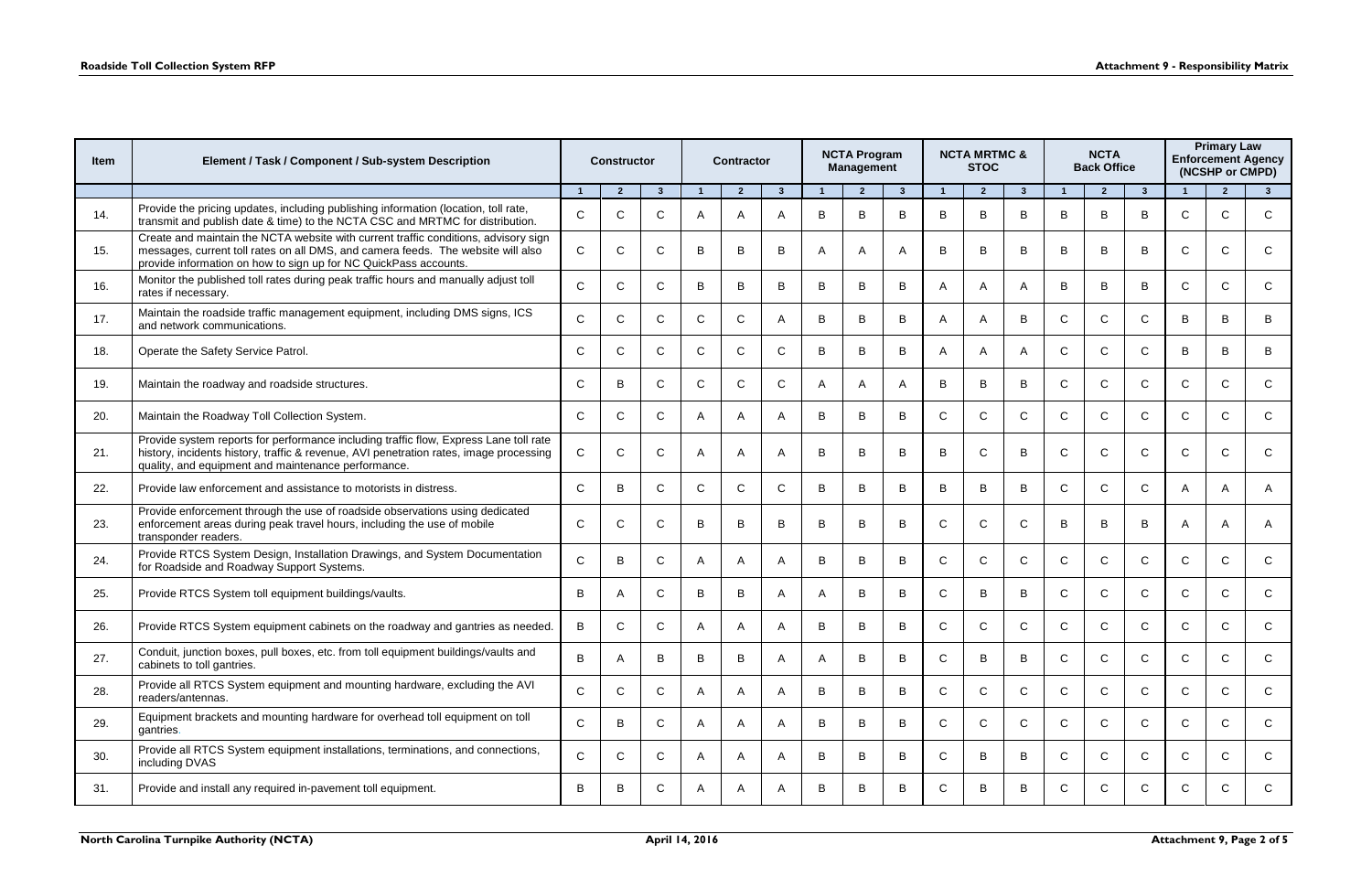| <b>Item</b> | Element / Task / Component / Sub-system Description                                                                                                                                                                                                                                                | <b>Constructor</b> |                |                |              | <b>Contractor</b> |                |              | <b>NCTA Program</b><br><b>Management</b> |                |              | <b>NCTA MRTMC &amp;</b><br><b>STOC</b> |              |              | <b>NCTA</b><br><b>Back Office</b> |              | <b>Primary Law</b><br><b>Enforcement Agency</b><br>(NCSHP or CMPD) |                |              |  |
|-------------|----------------------------------------------------------------------------------------------------------------------------------------------------------------------------------------------------------------------------------------------------------------------------------------------------|--------------------|----------------|----------------|--------------|-------------------|----------------|--------------|------------------------------------------|----------------|--------------|----------------------------------------|--------------|--------------|-----------------------------------|--------------|--------------------------------------------------------------------|----------------|--------------|--|
|             |                                                                                                                                                                                                                                                                                                    | $\overline{1}$     | $\overline{2}$ | 3 <sup>2</sup> |              | $\overline{2}$    | $\mathbf{3}$   |              | $\overline{2}$                           | 3 <sup>1</sup> | $\mathbf{1}$ | $\overline{2}$                         | $\mathbf{3}$ |              | $\overline{2}$                    | $3^{\circ}$  |                                                                    | $\overline{2}$ | $\mathbf{3}$ |  |
| 32.         | Power, UPS and network communications from demarcation point in toll equipment<br>buildings/vaults and cabinets to overhead toll equipment, in-pavement toll<br>equipment and DVAS cameras.                                                                                                        | $\mathsf{C}$       | C              | $\mathsf{C}$   | Α            |                   | A              | B            | B                                        | B              | C            |                                        | B            | $\mathsf{C}$ | $\mathsf{C}$                      |              | $\mathsf{C}$                                                       |                | C.           |  |
| 33.         | Provide the NCTA Interoperable Partner compatible multi-protocol readers and<br>Automatic Vehicle Identification (AVI) System as selected by NCTA.                                                                                                                                                 | $\mathsf{C}$       | C              | $\mathsf{C}$   | B            | B                 | B              | A            | $\mathsf{A}$                             | A              | $\mathsf{C}$ | C.                                     | $\mathsf{C}$ | $\mathsf{C}$ | $\mathsf{C}$                      | $\mathsf{C}$ | $\mathsf{C}$                                                       | C              | C            |  |
| 34.         | Provide the Automatic Vehicle Detection and Classification (AVDC) System.                                                                                                                                                                                                                          | $\mathsf{C}$       | C              | $\mathsf{C}$   | A            | A                 | A              | B            | B                                        | B              | $\mathsf{C}$ | C                                      | $\mathsf{C}$ | $\mathsf{C}$ | $\mathsf{C}$                      | C            | $\mathsf{C}$                                                       | C              | C            |  |
| 35.         | Provide the Digital Video Audit System (DVAS) with overview cameras of each<br>RTCS System tolling zone.                                                                                                                                                                                           | $\mathsf{C}$       | C              | $\mathsf{C}$   | A            | A                 | A              | B            | B                                        | B              | $\mathsf{C}$ | C                                      | $\mathsf{C}$ | $\mathsf{C}$ | $\mathsf{C}$                      | C.           | $\mathsf{C}$                                                       | C              | C            |  |
| 36.         | Maintenance of Traffic (MOT) for Civil Contractor items of work.                                                                                                                                                                                                                                   | A                  |                | A              | B            | B                 | B              | B            | B                                        | B              | B            | B                                      | B            | $\mathsf{C}$ | $\mathsf{C}$                      | C            | B                                                                  | B              | B            |  |
| 37.         | Provide Management of Traffic (MOT) during RTCS System installation and<br>maintenance.                                                                                                                                                                                                            | B                  | B              | B              | A            | A                 | $\overline{A}$ | B            | B                                        | B              | B            | B                                      | B            | $\mathsf{C}$ | $\mathsf{C}$                      | C            | B                                                                  | B.             | B            |  |
| 38.         | Provide the Image Capture and Processing Systems (ICPS) including front & rear<br>cameras, lighting, lighting sensors, and accurate and timely image processing.                                                                                                                                   | $\mathsf{C}$       | $\mathsf{C}$   | $\mathsf{C}$   | A            | A                 | A              | B            | B                                        | B              | $\mathsf{C}$ | $\mathsf{C}$                           | $\mathsf{C}$ | B            | B                                 | B            | $\mathsf{C}$                                                       | C              | $\mathsf{C}$ |  |
| 39.         | Provide verified License Plate (LP) values and jurisdictions using a combination of<br>OCR/ALPR (optional) and manual image review for all image-based transactions<br>and images presented to NCTA CSC Back Office.                                                                               | $\mathsf{C}$       | C              | $\mathsf{C}$   | A            |                   | A              | B            | B                                        | B              | C            |                                        | C            | B            | B                                 | B            | $\mathsf{C}$                                                       | C              | C.           |  |
| 40.         | Use the verified LP values presented to the NCTA CSC Back Office to determine<br>possible image-based toll (I-Toll) associations for transponder misreads for<br>transaction formation before sending "Bill-by-Mail" notices and to provide<br>transaction dispositions to the RTCS.               | $\mathsf{C}$       | C              | $\mathsf{C}$   | B            | B                 | B              | B            | $\mathsf B$                              | B              | $\mathsf{C}$ |                                        | $\mathsf{C}$ | A            | A                                 |              | $\mathsf{C}$                                                       | C              | $\mathsf{C}$ |  |
| 41.         | Provide the RTCS System, which includes optional Dynamic Pricing Algorithms for<br>all Express Lanes tolled segments, and fare display logic for the Variable Toll<br>Message Signs (VTMS).                                                                                                        | $\mathsf{C}$       | C              | $\mathsf{C}$   | A            | A                 | A              | B            | B                                        | B              | $\mathsf{C}$ | $\mathsf{C}$                           | $\mathsf{C}$ | B            | B                                 | B            | $\mathsf{C}$                                                       | $\mathcal{C}$  | C            |  |
| 42.         | Provide a Manual Override feature in the RTCS System to allow TOC operators to<br>adjust toll rates for toll segments, individual or all toll zones in a given direction for<br>traffic that is severely impacted by incidents. All Manual Override periods are noted<br>in the toll rate history. | $\mathsf{C}$       | C              | $\mathsf{C}$   | A            | Α                 | A              | B            | B                                        | B              |              |                                        | $\mathsf{C}$ | B            | B                                 | B            | C                                                                  | C              | C.           |  |
| 43.         | Monitor traffic and pricing through the defined start-up period (during the first 120-<br>160 days) and provide adjustments to the dynamic pricing algorithm.                                                                                                                                      | $\mathsf{C}$       | C              | $\mathsf{C}$   | А            |                   | A              | B            | B                                        | B              | C            |                                        | C            |              | B                                 | B            | $\mathsf{C}$                                                       | C              | C            |  |
| 44.         | Provide the MOMS integrated with the RTCS System for sending real-time alerts<br>and for logging maintenance records.                                                                                                                                                                              | $\mathsf{C}$       | $\mathsf{C}$   | $\mathsf{C}$   | A            | A                 | A              | B            | B                                        | B              | $\mathsf{C}$ | $\mathsf{C}$                           | $\mathsf{C}$ | B            | B                                 | B            | $\mathsf{C}$                                                       | $\mathsf{C}$   | $\mathsf{C}$ |  |
| 45.         | Provide Wrong Way Vehicle detection integrated with the RTCS System for sending<br>real-time alerts, images, and video and interfaces to Wrong Way signs on the<br>roadway.                                                                                                                        | $\mathsf{C}$       | $\mathbf C$    | $\mathsf{C}$   | A            | A                 | A              | B            | B                                        | B              | B            | B                                      | B            | B            | B                                 | B            | B                                                                  | B              | B            |  |
| 46.         | Provide all testing for RTCS System, including Roadside-Roadway Support<br>Systems and end to end testing with the NCTA Back Office.                                                                                                                                                               | $\mathsf{C}$       | $\mathsf{C}$   | $\mathsf{C}$   | $\mathsf{A}$ | A                 | A              | B            | B                                        | B              | $\mathsf{C}$ | $\mathsf{C}$                           | $\mathsf{C}$ | B            | B                                 | B            | $\mathsf{C}$                                                       | $\mathsf{C}$   | $\mathsf{C}$ |  |
| 47.         | Provide equipment vault                                                                                                                                                                                                                                                                            | A                  | A              | $\mathsf{C}$   | B            | B                 | A              | $\mathsf{A}$ | B                                        | B              | B            | B                                      | B            | $\mathsf{C}$ | $\mathsf{C}$                      | $\mathsf{C}$ | $\mathsf{C}$                                                       | $\mathsf{C}$   | $\mathsf{C}$ |  |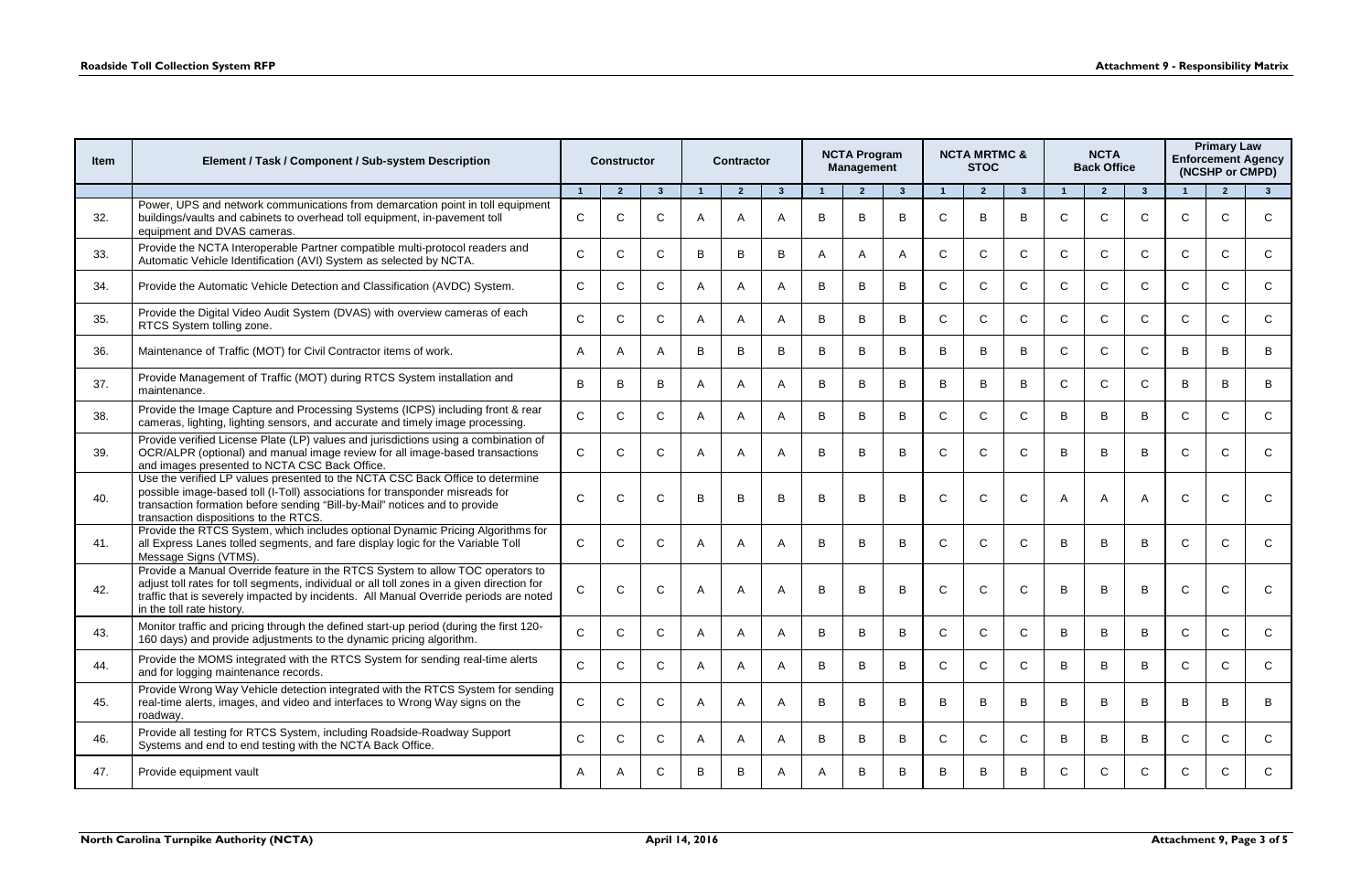| <b>Item</b> | Element / Task / Component / Sub-system Description                                                                                                                                                                                                       |              | <b>Constructor</b>      |              |              | <b>Contractor</b> |                |   | <b>NCTA Program</b><br><b>Management</b> |              |              | <b>NCTA MRTMC &amp;</b><br><b>STOC</b> |              |              | <b>NCTA</b><br><b>Back Office</b> |              | <b>Primary Law</b><br><b>Enforcement Agency</b><br>(NCSHP or CMPD) |                |              |  |
|-------------|-----------------------------------------------------------------------------------------------------------------------------------------------------------------------------------------------------------------------------------------------------------|--------------|-------------------------|--------------|--------------|-------------------|----------------|---|------------------------------------------|--------------|--------------|----------------------------------------|--------------|--------------|-----------------------------------|--------------|--------------------------------------------------------------------|----------------|--------------|--|
|             |                                                                                                                                                                                                                                                           | $\mathbf{1}$ | $\overline{\mathbf{z}}$ | $\mathbf{3}$ |              | $\overline{2}$    | $\mathbf{3}$   |   | $\overline{2}$                           | $\mathbf{3}$ |              | $\mathbf{z}$                           | $\mathbf{3}$ |              | $\overline{2}$                    | $\mathbf{3}$ |                                                                    | $\overline{2}$ | $\mathbf{3}$ |  |
| 48.         | Provide Facilities for Disaster Recovery Roadway Support Systems.                                                                                                                                                                                         | $\mathsf{C}$ | C                       | $\mathsf{C}$ | A            | A                 | A              | B | B                                        | B            | B            | B                                      | B            | $\mathsf{C}$ | $\mathsf{C}$                      | C            | $\mathsf{C}$                                                       | $\mathsf{C}$   | C            |  |
| 49.         | Power and network communications for Roadway Support Systems in two<br>locations.                                                                                                                                                                         | $\mathsf{C}$ | C                       | C            | A            | A                 | A              | B | B                                        | B            | B            | B                                      | B            | $\mathsf{C}$ | $\mathsf{C}$                      | C            | $\mathsf{C}$                                                       | C              | $\mathsf{C}$ |  |
| 50.         | Roadway Support Systems equipment and software in primary and DR locations.                                                                                                                                                                               | $\mathsf{C}$ | C                       | C.           | A            | A                 | A              | B | B                                        | B            | $\mathsf{C}$ | C                                      | B            | B            | B                                 | B            | $\mathsf C$                                                        | C              | C            |  |
| 51.         | Interface between RTCS and the NCTA CSC Back Office.                                                                                                                                                                                                      | $\mathsf{C}$ | C                       | C.           | A            | A                 | A              | B | B                                        | B            | C            | C                                      | B            | B            | B                                 | B            | $\mathsf{C}$                                                       | C              | C            |  |
| 52.         | Responsible for issuing AVI transponders, for providing account maintenance<br>services, and for providing the transponder status list for all NCTA and compatible<br>transponders on a daily (bulk) and incremental basis throughout each day.           | $\mathsf C$  | $\mathsf{C}$            | $\mathsf{C}$ | B            | B                 | B              | B | B                                        | B            | $\mathsf{C}$ | C                                      | $\mathsf C$  | A            | A                                 |              | $\mathsf{C}$                                                       | C              | $\mathsf{C}$ |  |
| 53.         | Responsible for processing all fully-formed toll transactions including AVI and<br>image-based transactions presented from the RTCS.                                                                                                                      | $\mathsf{C}$ | $\mathsf{C}$            | C.           | B            | B                 | B              | B | B                                        | B            | $\mathsf{C}$ | C                                      | $\mathsf{C}$ |              | $\mathsf{A}$                      |              | $\mathsf{C}$                                                       | C              | C            |  |
| 54.         | Responsible for processing the posting disposition from the NCTA Back Office for<br>all toll transactions sent to the NCTA Back Office for reporting and reconciliation<br>purposes.                                                                      | $\mathsf{C}$ | $\mathsf{C}$            | $\mathsf{C}$ | A            | A                 | $\overline{A}$ | B | B                                        | B            | $\mathsf{C}$ | $\mathsf{C}$                           | $\mathsf{C}$ | B            | B                                 | B            | $\mathsf{C}$                                                       | C              | $\mathsf{C}$ |  |
| 55.         | Responsible for providing all collection efforts for all image-based toll transactions<br>and associated selected images presented from the RTCS including generating and<br>mailing "Bill-by-Mail" invoices, processing payments and dispute resolution. | $\mathsf{C}$ | C                       | $\mathsf{C}$ | B            | B                 | B              | B | B                                        | B            | C            | C                                      | $\mathsf{C}$ | A            | $\overline{A}$                    |              | $\mathsf{C}$                                                       | C              | $\mathsf{C}$ |  |
| 56.         | Provide coordination and suspension of tolls during incidents per the NCDOT<br>Approved operating procedures.                                                                                                                                             | $\mathsf{C}$ | $\mathsf{C}$            | $\mathsf C$  | B            | В                 | B              | B | B                                        | B            | A            | A                                      | A            | $\mathsf{C}$ | $\mathsf{C}$                      | $\mathsf{C}$ | $\mathsf{C}$                                                       | $\mathsf{C}$   | $\mathsf{C}$ |  |
| 57.         | Express Lanes Traffic detectors, power, cabinets and ancillary equipment                                                                                                                                                                                  | B            | A                       | $\mathsf{C}$ | B            | B                 | A              | A | B                                        | B            | B            | В                                      | B            | $\mathsf{C}$ | $\mathsf{C}$                      | $\mathsf{C}$ | $\mathsf{C}$                                                       | C              | $\mathsf{C}$ |  |
| 58.         | Express Lanes Traffic detector network communications and interface to Dynamic<br>Pricing system                                                                                                                                                          | $\mathsf B$  | B                       | $\mathsf C$  | B            | A                 | A              | A | B                                        | B            | B            | B                                      | B            | $\mathsf{C}$ | $\mathsf{C}$                      | $\mathsf{C}$ | $\mathsf{C}$                                                       | C              | $\mathsf{C}$ |  |
| 59.         | AET Facility Traffic detectors, power, cabinets, ancillary equipment, network<br>communications and ITS integration with MRTMC/STOC                                                                                                                       | A            | A                       | $\mathsf{C}$ | $\mathsf{C}$ | B                 | A              | B | B                                        | B            | B            | B                                      | B            | $\mathsf{C}$ | $\mathsf{C}$                      | C.           | $\mathsf{C}$                                                       | $\mathcal{C}$  | $\mathsf{C}$ |  |
| 60.         | Site work, including earthwork, grading, paving, barrier, retaining walls, and<br>drainage throughout the corridor.                                                                                                                                       | A/B          | A                       | B            | C            | В                 | B              | A | B                                        |              | B            | В                                      | B            | C            | $\mathsf{C}$                      | C            | $\mathsf{C}$                                                       | C              |              |  |
| 61.         | Responsible for immediately updating MOMs as ITS devices are added or taken out<br>of service on NCTA facilities.                                                                                                                                         | $\mathsf{C}$ | $\mathsf{C}$            | $\mathsf{C}$ | A            | $\mathsf{A}$      | $\mathsf{A}$   | B | B                                        | B            | B            | B                                      | B            | $\mathsf{C}$ | C                                 | C            | $\mathsf{C}$                                                       | C              | C.           |  |
| 62.         | Responsible for integrating MRTMC/STOC workstations into the RTCS network.                                                                                                                                                                                | $\mathsf{C}$ | $\mathsf{C}$            | $\mathsf{C}$ | A            | A                 | A              | B | B                                        | B            | B            | B                                      | B            | $\mathsf{C}$ | $\mathsf{C}$                      | C            | $\mathsf{C}$                                                       | C              | $\mathsf{C}$ |  |
| 63.         | Provide reversible Express Lane Gate Control Software.                                                                                                                                                                                                    | B            | A                       | C            | B            | B                 | B              | A | B                                        | $\mathsf{A}$ | B            | B                                      | A            | $\mathsf{C}$ | $\mathsf{C}$                      | C            | $\mathsf{C}$                                                       | C              | $\mathsf{C}$ |  |
| 64.         | Provide reversible Express Lane Gates.                                                                                                                                                                                                                    | B            | A                       | C            | B            | B                 | A              | B | B                                        | B            | B            | B                                      | B            | $\mathsf{C}$ | $\mathsf{C}$                      | C            | $\mathsf{C}$                                                       | C              | C            |  |
| 65.         | Provide reversible Express Lane Operations including Lane Clearing.                                                                                                                                                                                       | B            | B                       | B            | B            | В                 | B              | B | B                                        | B            | B            | В                                      | A            | $\mathsf{C}$ | $\mathsf{C}$                      | C.           | $\mathsf C$                                                        | C              | $\mathsf{C}$ |  |